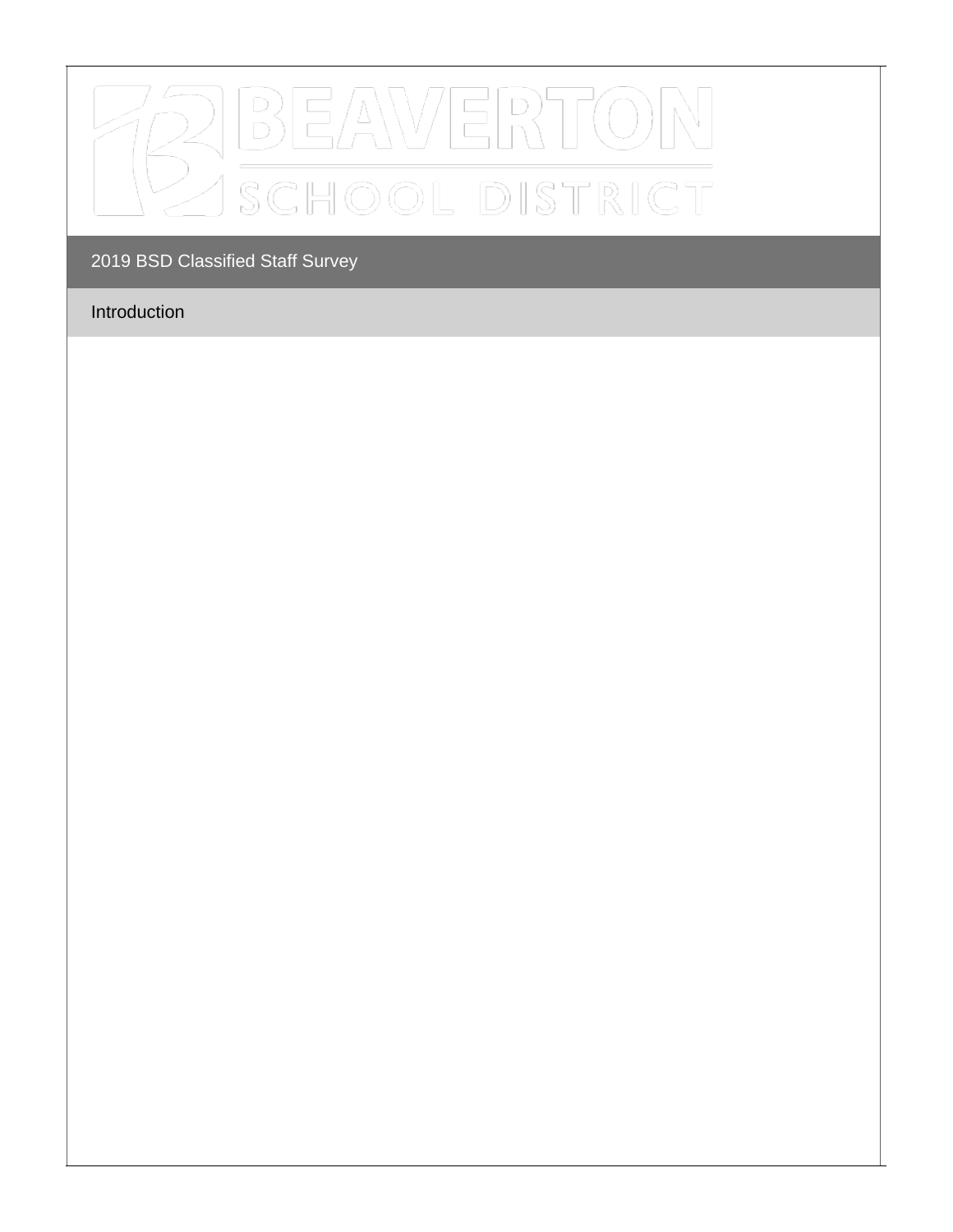The purpose of the Annual Survey is to assist the District in planning for the future, and to make the District more effective and equitable for staff and students. The administration hopes that you will be open and honest.

Examples of how the survey results are used:

- To understand professional development needs

- Department and school-level summaries are shared with administrators and the School Board

- Calculating AVID ratings on environment and more

The Classified Staff Survey is for all Classified employees who work for the Beaverton School District, either part-time or full-time. It is not for volunteers or contractors. Last year's survey reports can be viewed on the BSD [Research](https://www.beaverton.k12.or.us/district/research-reports) & Reports Page.

This survey is voluntary. You may opt out of completing the survey at any time, without penalty. All survey data will be summarized so that answers will remain anonymous. Nothing in the survey content or District software will be used to identify you. Your email is not connected to the survey.

This year, when you select "Done," you will be redirected to the 2019 BSD Climate Survey for all staff. The Climate Survey has three questions and includes optional demographics questions. The two surveys are completely separate and your responses to the surveys cannot be connected. We hope this separation will help you feel more comfortable responding honestly.

It is OK to go back and change your answer to a previous question, but once you submit your survey you will not be able to edit your responses.

If you have questions, email Rayna Flye, Research & Evaluation Specialist.

Thanks in advance for participating in the Annual Classified Staff Survey!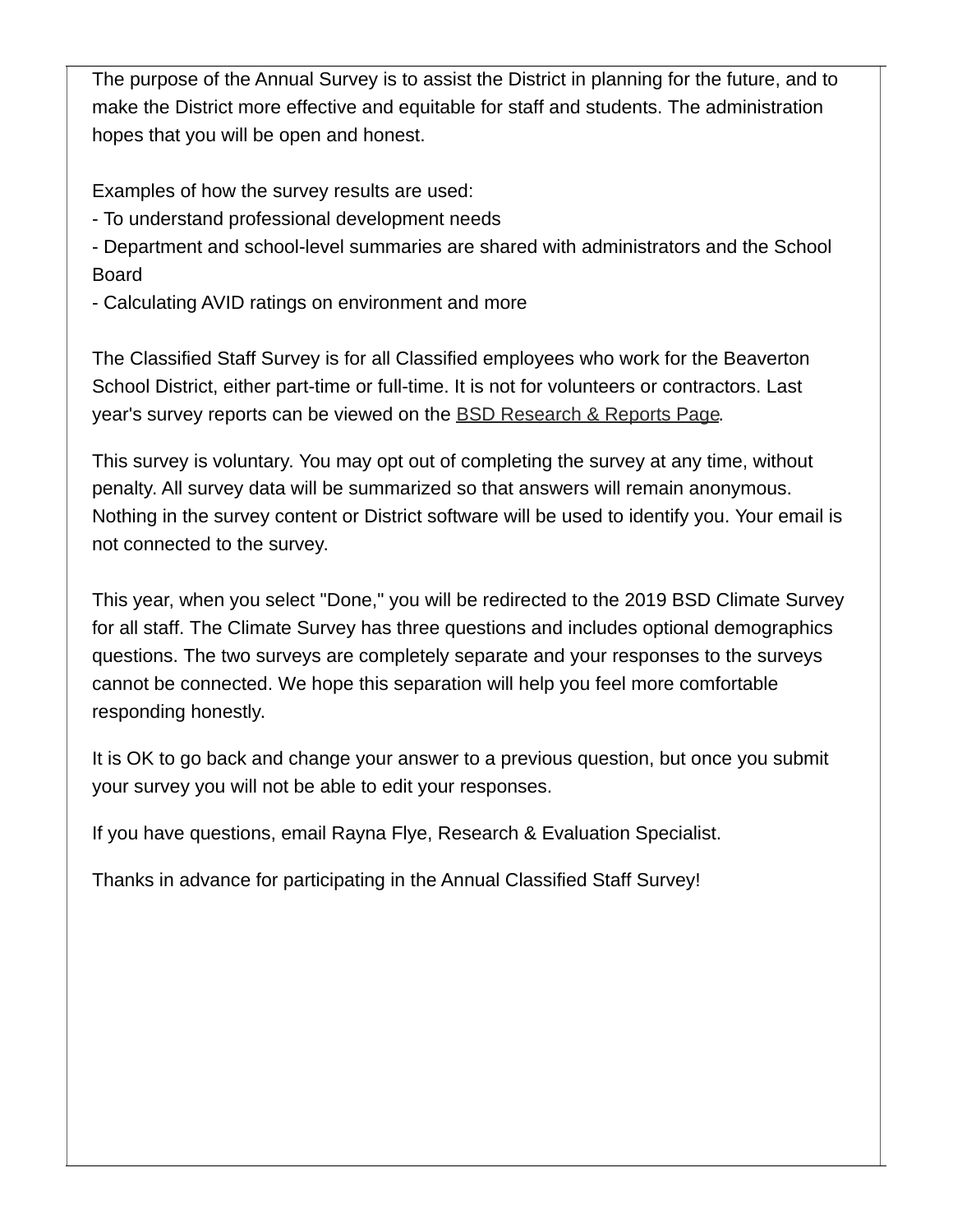

### District Communication

- 1. I receive timely communication about the District Strategic Plan (Pillars, WE).
- Strongly agree
- Agree
- Disagree
- Strongly disagree
- 2. Compared to last year, I feel better informed about what is happening in the District.
- Strongly agree
- Agree
- Disagree
- Strongly disagree
- N/A I am new this year

3. My work supports the District goal and the Strategic Plan.

- Strongly agree
- Agree
- Disagree
	- Strongly disagree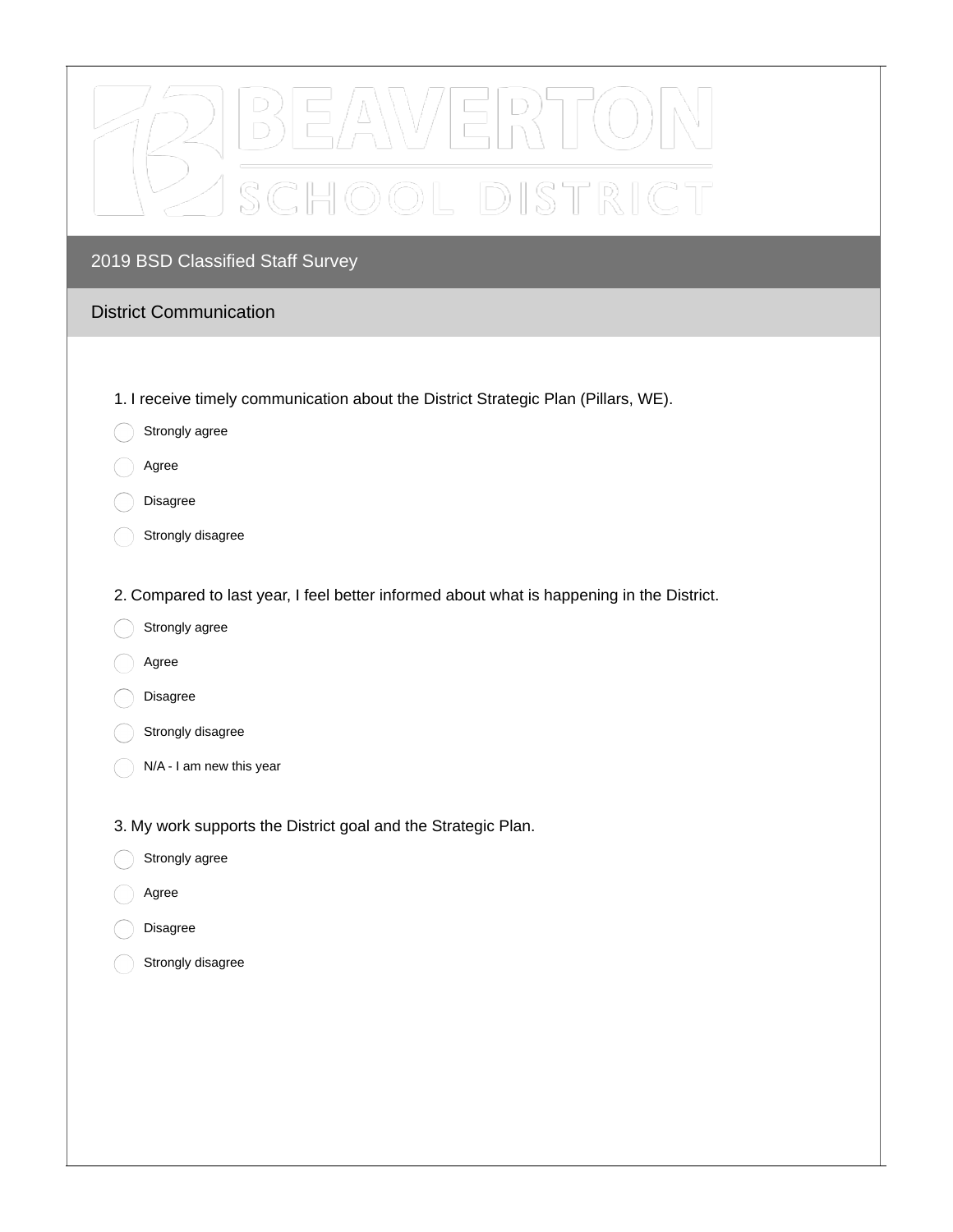

District Comments--Optional

These comments are optional. We hope that you will be open and honest. This is a chance to share **your thoughts anonymously.**

**Administrators receive a copy of the comments, sent separately from the rest of the survey question responses so that you can not be identified by other responses you have given.**

**Please avoid writing personal or detailed information in the comments that might allow you to be identified.**

**Thematic and aggregated results (such as "55% of respondents mentioned the necessity of more salty snacks in the workroom in their comments") will be included in the 2019 Annual Survey Report.**

**If you have no comments, leave the boxes blank and select the "next" button to continue.**

4. There are many ways that the District communicates with staff (Superintendent emails, BSD Briefs, Staff Talk, etc.).

Please share any suggestions you have about how to improve Beaverton School District communication.

5. What would you say is going well in the District, a specific department, and/or role?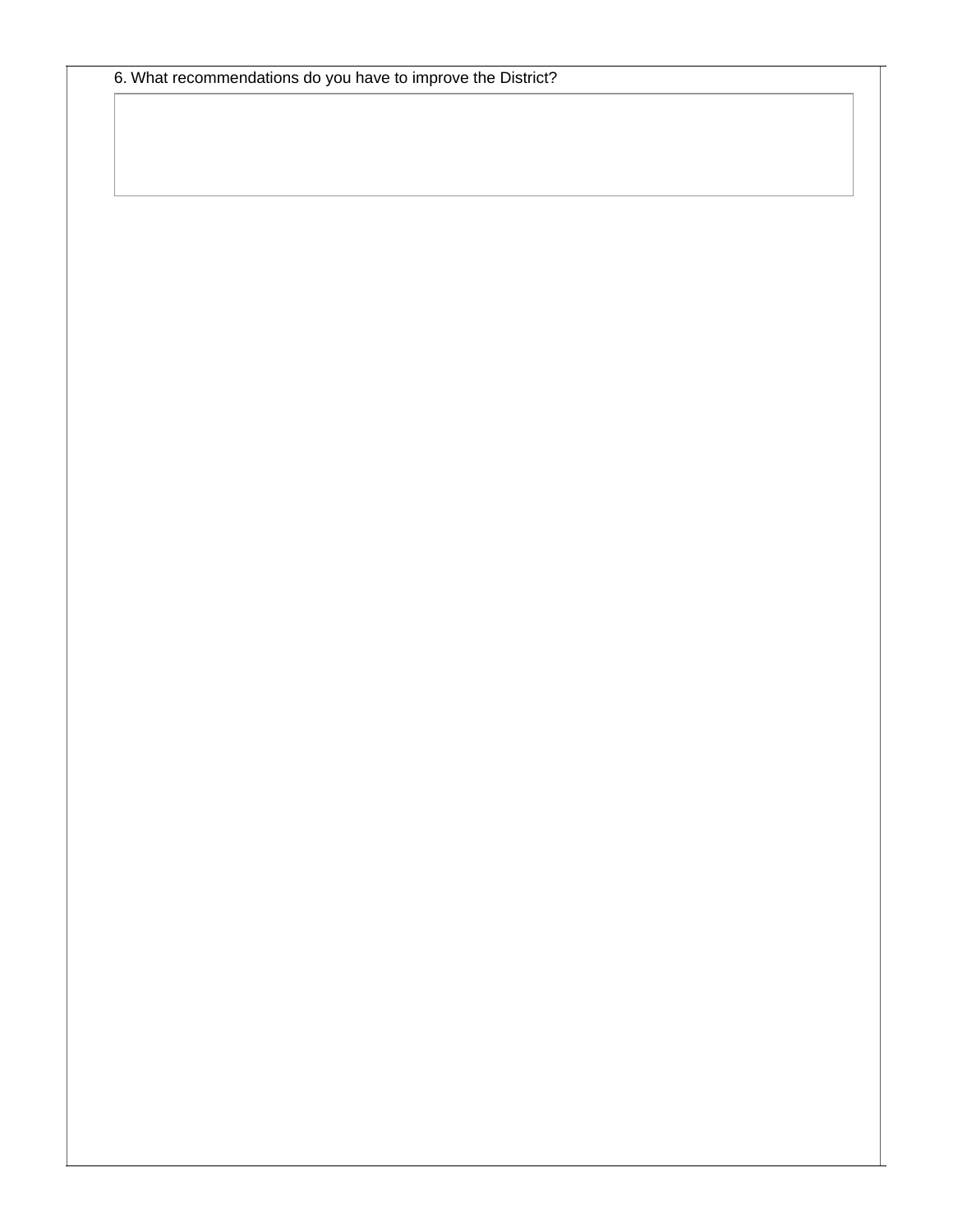| AWERT<br>$\overline{\phantom{a}}$ / |  |
|-------------------------------------|--|
| SCHOOL DISTRICT                     |  |

# Wednesday Early Release

7. There have been opportunities for me to participate in Wednesday Early Release professional development.

Strongly agree  $( )$ 

Agree

Disagree

Strongly disagree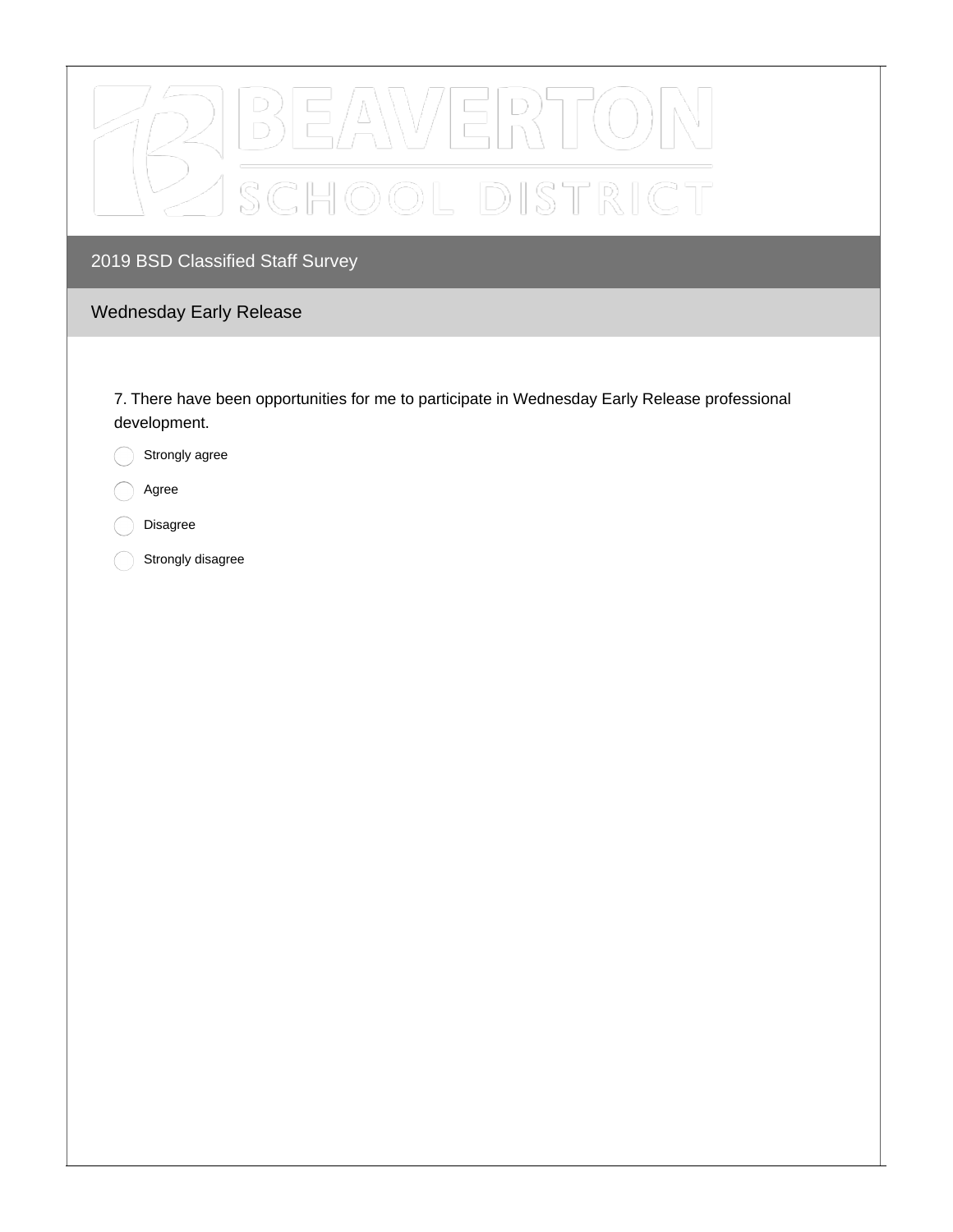

# Wednesday Early Release

8. Have you participated (as participant or leader) in a Wednesday Early Release professional development?

Yes

No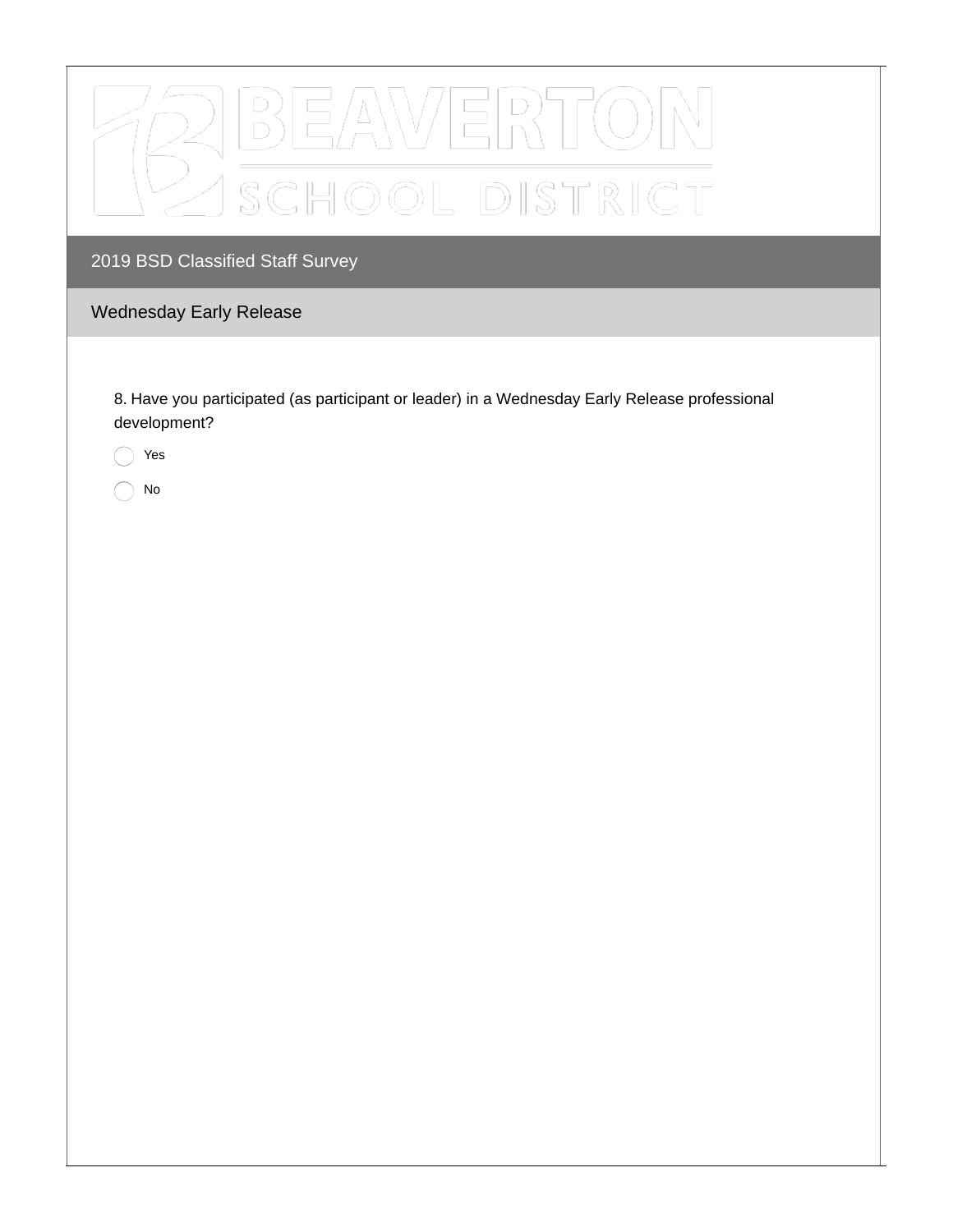

## Wednesday Early Release

9. Participation in Early Release professional development is improving my work.

- Strongly agree
- Agree
- Disagree
- Strongly disagree

10. Please describe the type(s) of Early Release professional development that you have participated in. (Optional.)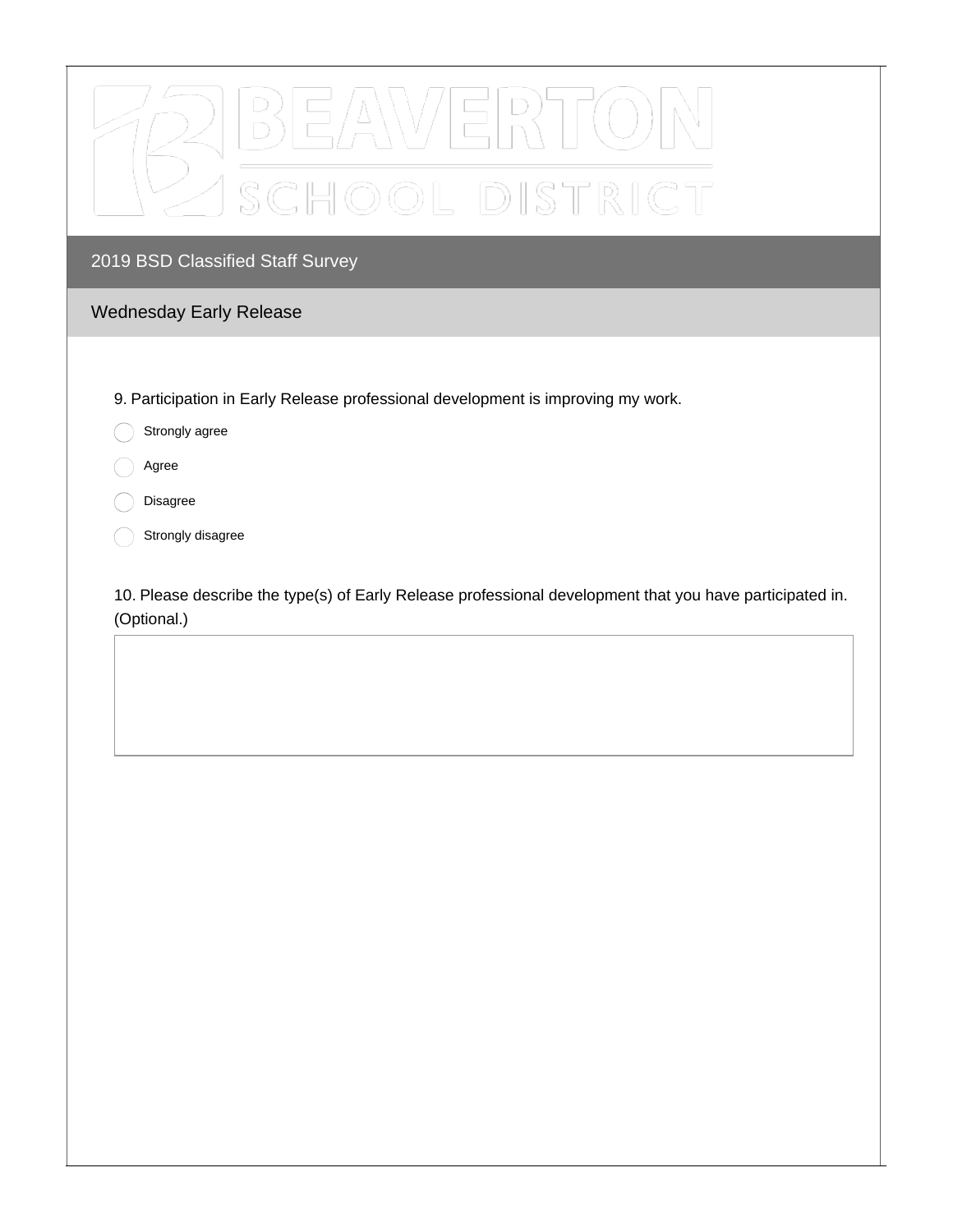

### District Location

11. For what school or District department do you work? (Schools are first in this list, then Department \*categories.)

This information is used to create a summary for the principal or department admin and the Central Office. Administrators can view the culture and practices of their building or department, and read and apply suggestions.

If you do not wish indicate your district location, please select "I prefer not to say." If you choose this option, your responses will not be included in the school or department level report that your administrator receives.

Note: if you work in more than one location and would like to respond to questions for both locations, you will have the opportunity to do so at the end of this survey. Pick the first location now, and the second location at the end of the first survey.

♦

Schools are listed first, followed by District departments.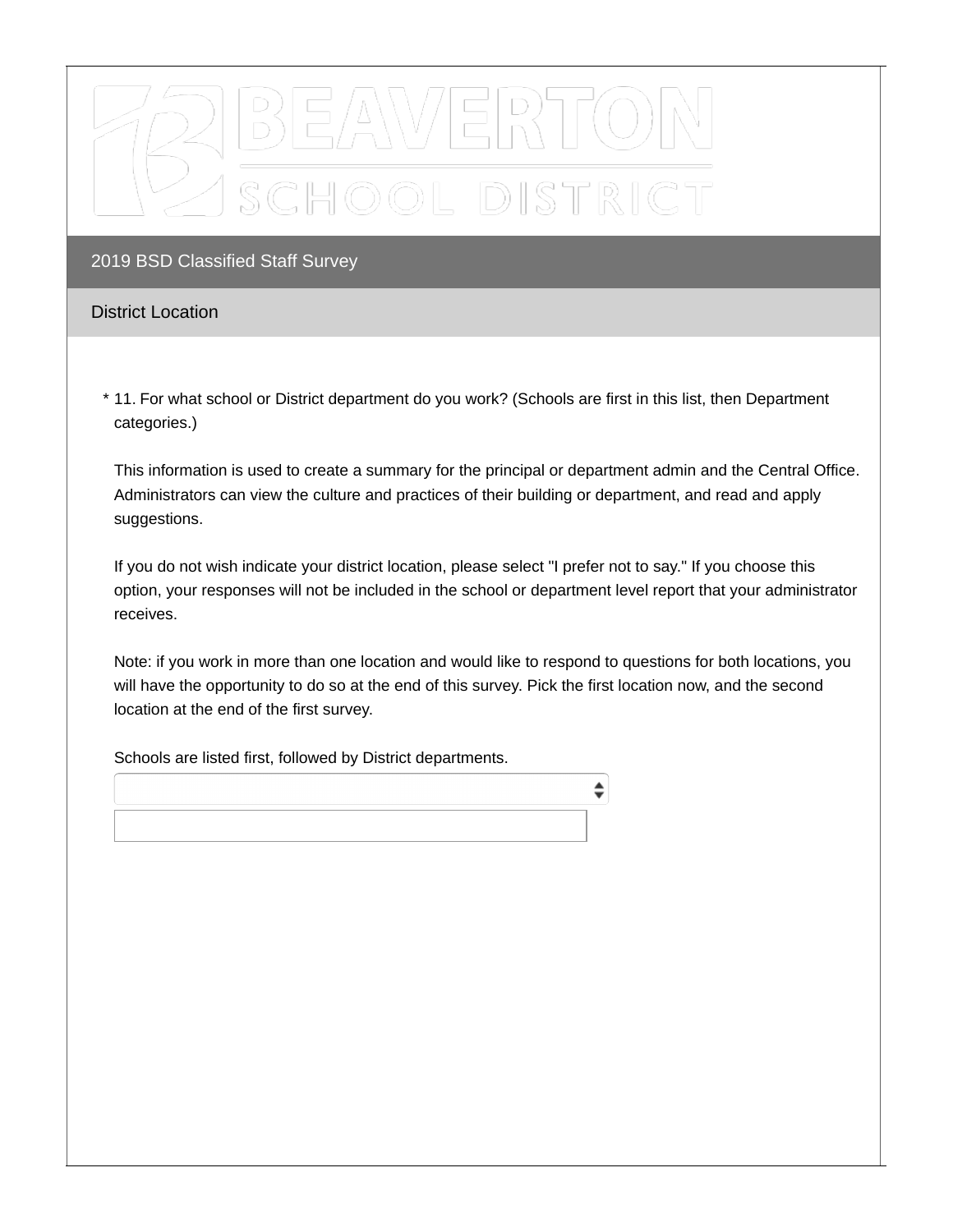

# School/Department Communication

#### 12. Do you agree or disagree that...

|                                                                                                               | Strongly agree | Agree | <b>Disagree</b> | Strongly disagree |
|---------------------------------------------------------------------------------------------------------------|----------------|-------|-----------------|-------------------|
| I feel welcome and<br>accepted at my place of<br>work.                                                        |                |       |                 |                   |
| I am well-informed about<br>what is going on in my<br>school/department.                                      |                |       |                 |                   |
| There are opportunities<br>for my voice to be heard<br>in school-<br>wide/department-wide<br>decision-making. |                |       |                 |                   |
| My work is valued.                                                                                            |                |       |                 |                   |
| I generally feel safe at<br>my school or<br>department this year.                                             |                |       |                 |                   |

## 13. Do you agree or disagree that...

|                                                                                                | Strongly agree | Agree | <b>Disagree</b> | Strongly disagree |
|------------------------------------------------------------------------------------------------|----------------|-------|-----------------|-------------------|
| I have the knowledge<br>and skills to do my job<br>well.                                       |                |       |                 |                   |
| I feel supported in my<br>work.                                                                |                |       |                 |                   |
| My school or<br>department has the<br>necessary technology<br>available to support my<br>work. |                |       |                 |                   |
|                                                                                                |                |       |                 |                   |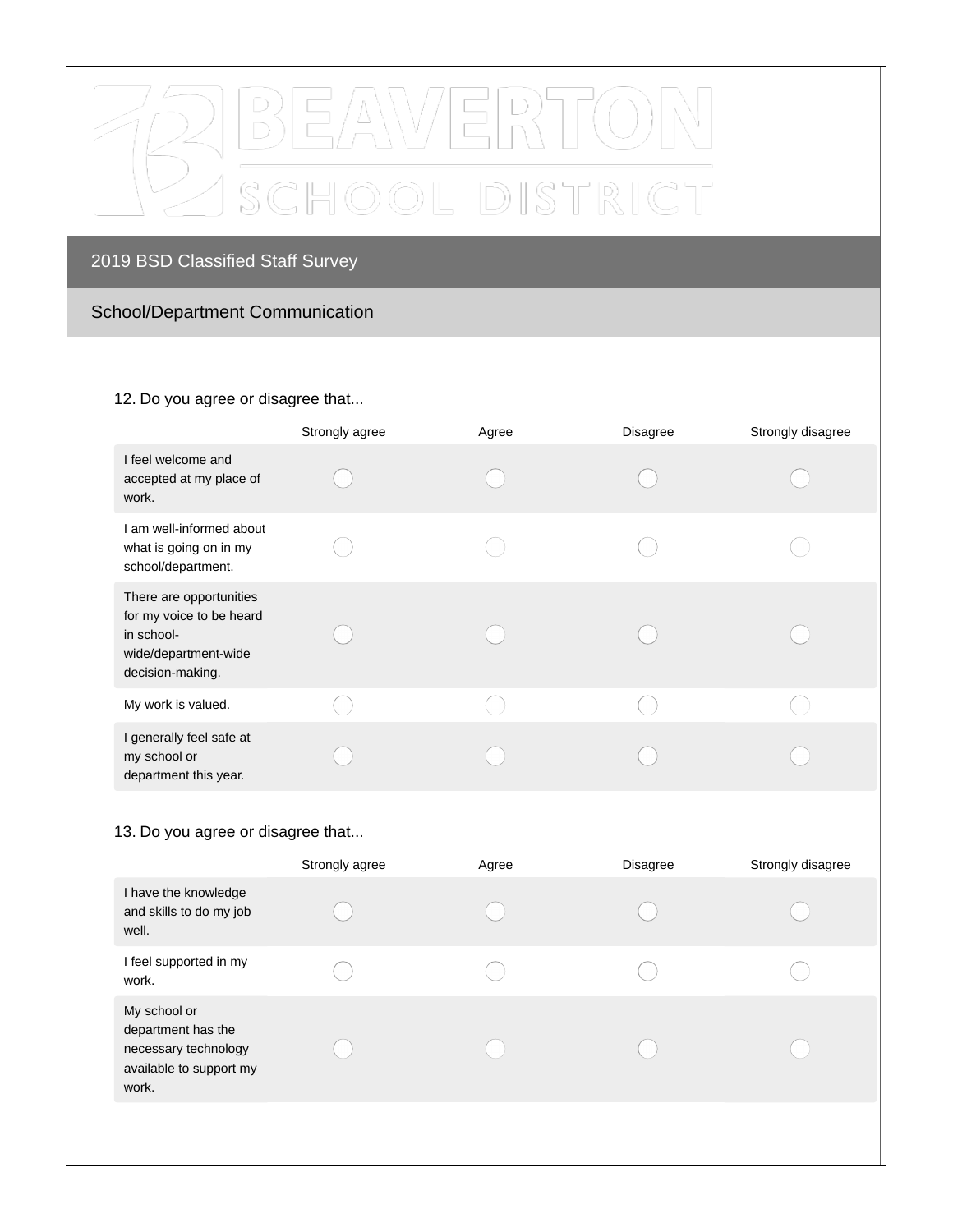| E[R]            |  |
|-----------------|--|
| SCHOOL DISTRICT |  |

## Workplace Satisfaction

- 14. Overall, I am satisfied with my work environment.
- Strongly agree  $\bigcirc$
- $\bigcirc$ Agree
- Disagree
- Strongly disagree
- 15. What grade would you give your own school or department for the quality of its work?
- $\bigcirc$  A
- $\bigcirc$  B
- $\bigcirc$  c
- $\bigcirc$  D
- $\bigcap$  F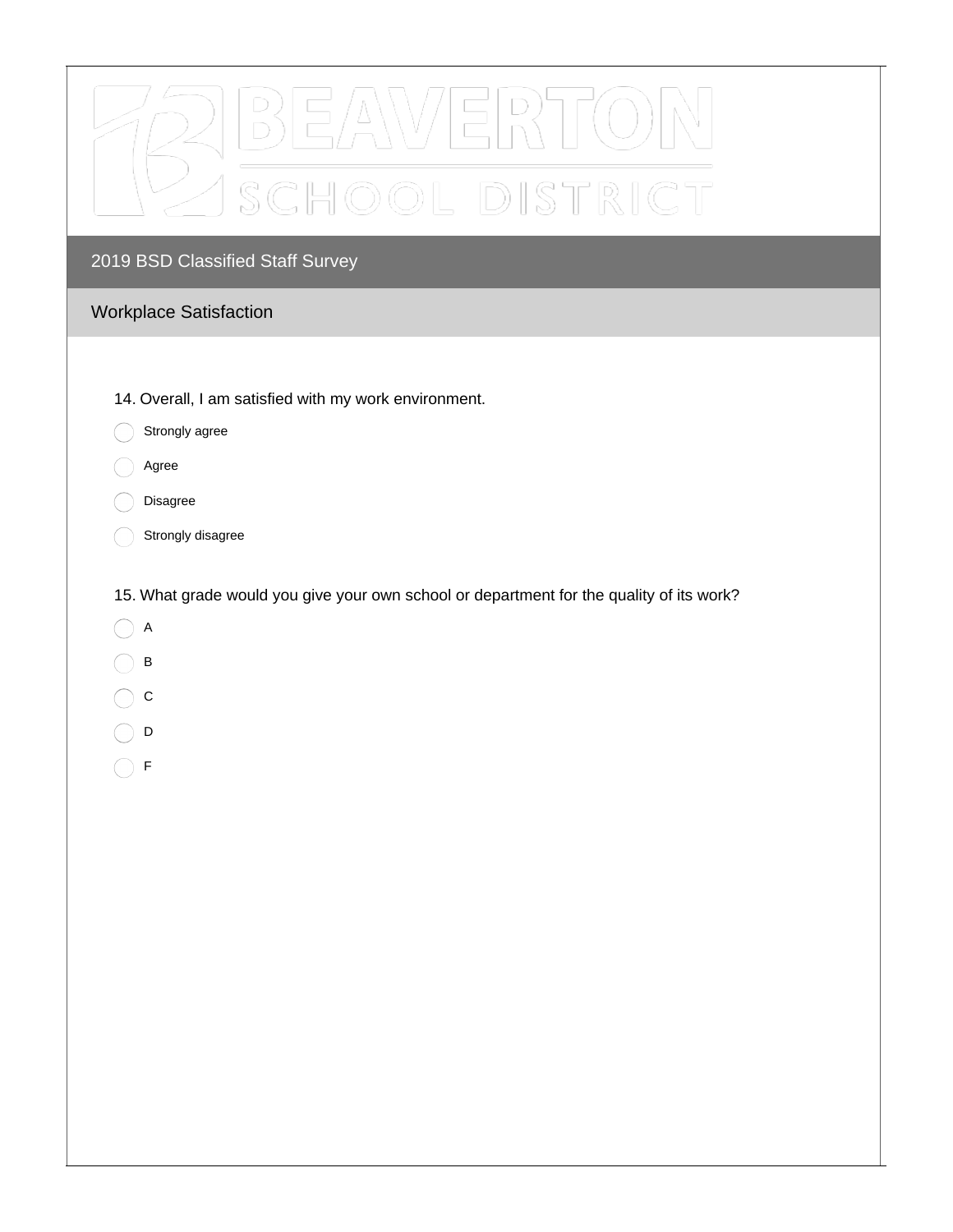

School/Department Comments--Optional

**Please remember that while comments are optional, this is a chance for you to share your views without being identified. Do not give your name or any personally identifying characteristics in your responses.**

**If you do not wish to leave comments, select "next" at the bottom of the page.**

16. What would you say is going well in your school or department?

17. What would you like to change about your school or department?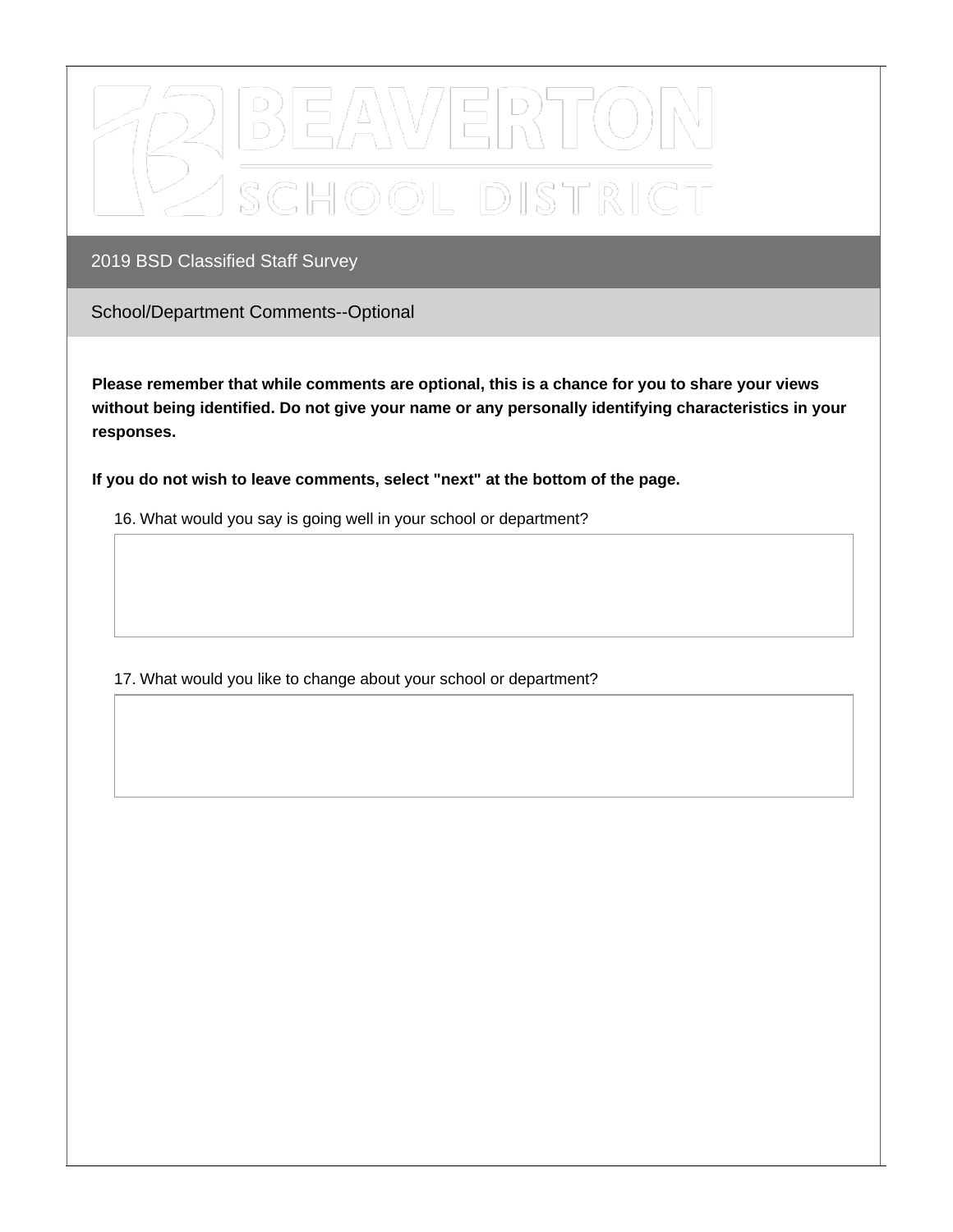| $\Delta \setminus \setminus \setminus / \mid$<br>CHOOL DISTRICT                                                                                                         |
|-------------------------------------------------------------------------------------------------------------------------------------------------------------------------|
| 2019 BSD Classified Staff Survey                                                                                                                                        |
| Do you want to respond for a second location?                                                                                                                           |
| 18. If you work in a second location and would like to respond to survey questions for that building, select<br>"Yes" to continue. Otherwise, select "No".<br>Yes<br>No |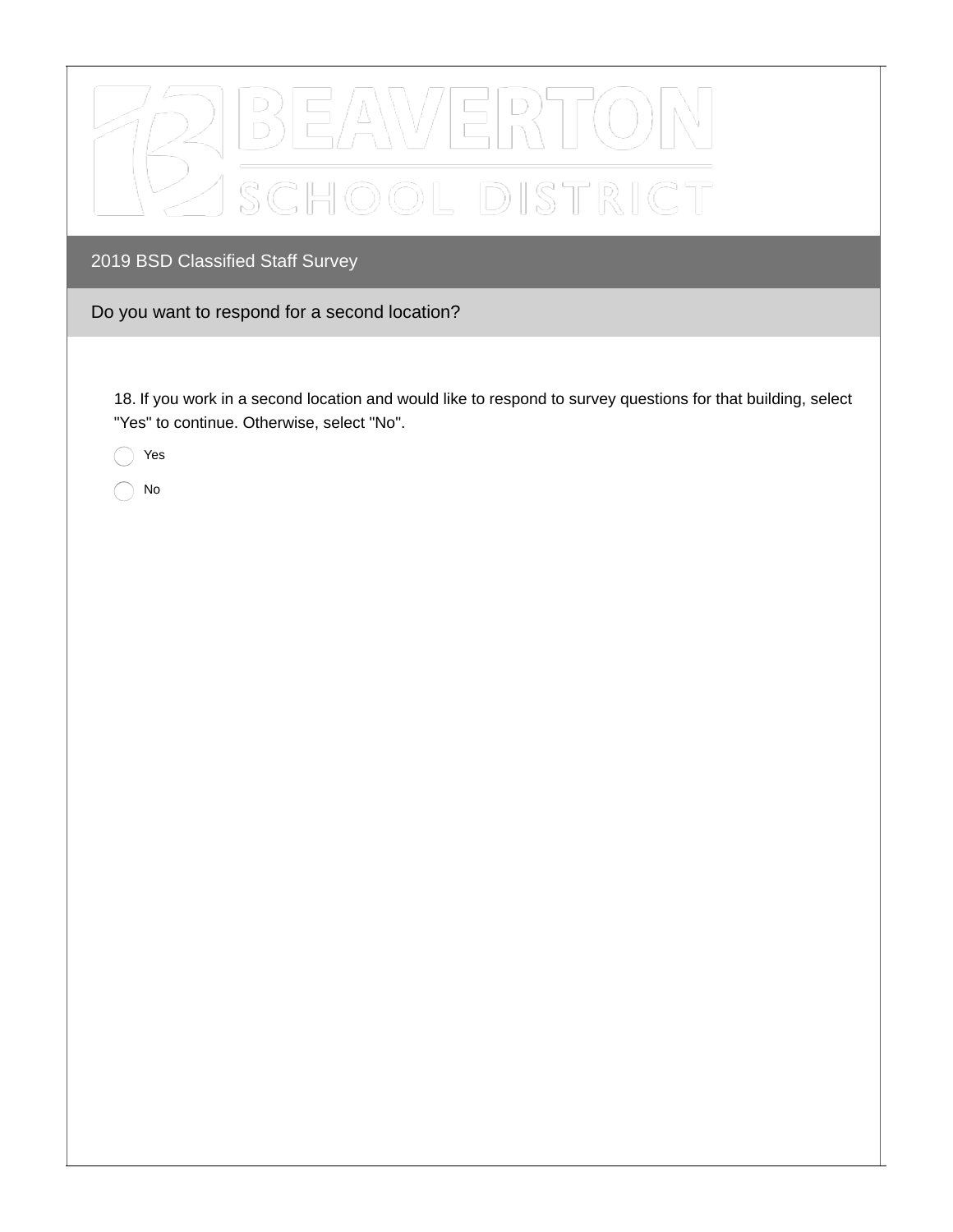

### Location 2: District Location

19. For what school or District department do you work? (Schools are first in this list, then Department \*categories.)

This information is used to create a summary for the principal or department admin and the Central Office. Administrators can view the culture and practices of their building or department, and read and apply suggestions.

If you do not wish indicate your district location, please select "I prefer not to say." If you choose this option, your responses will not be included in the school or department level report that your administrator receives.

 $\div$ 

Schools are listed first and then District departments.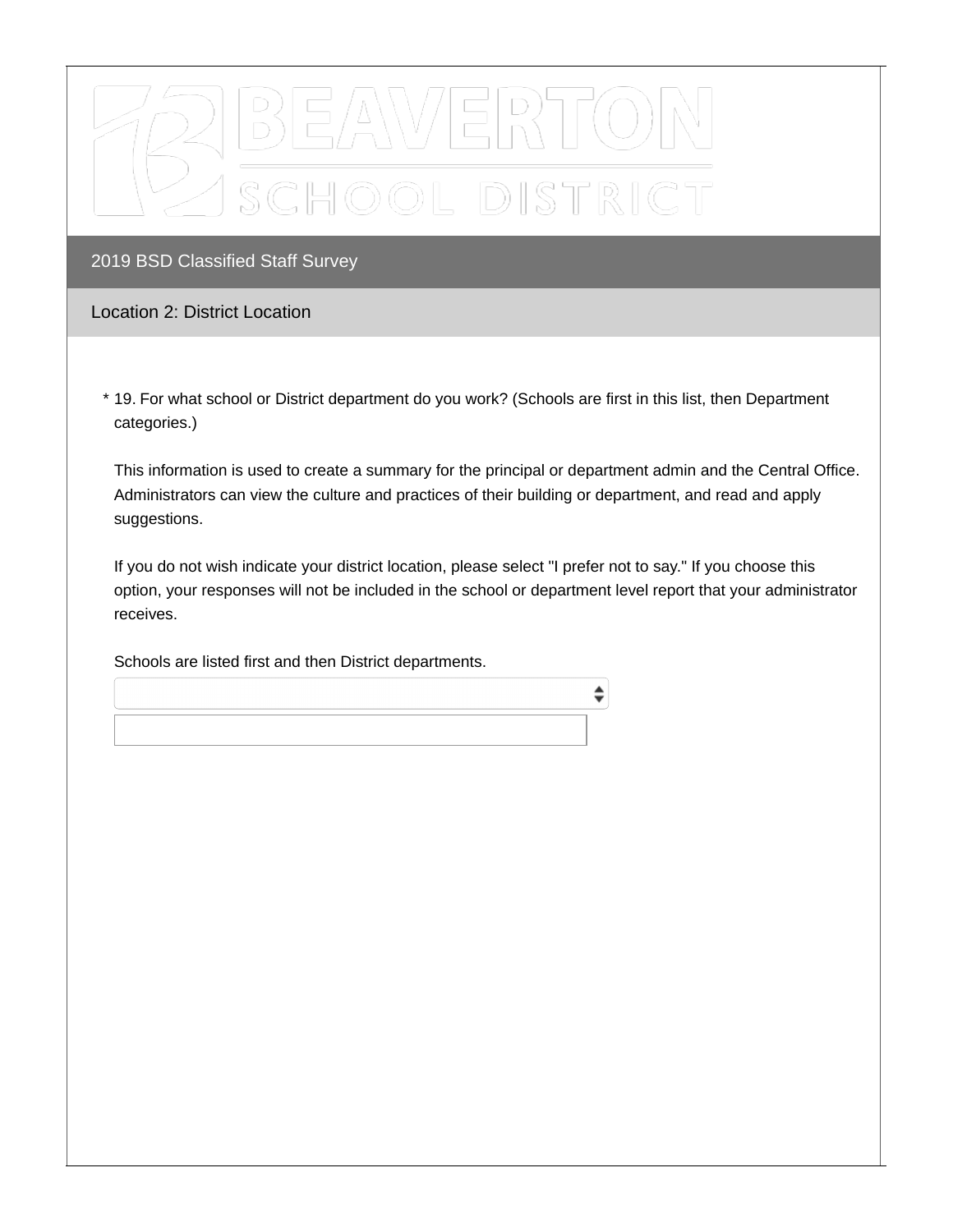

## Location 2: School/Department Communication

#### 20. Do you agree or disagree that...

|                                                                                                               | Strongly agree | Agree | <b>Disagree</b> | Strongly disagree |
|---------------------------------------------------------------------------------------------------------------|----------------|-------|-----------------|-------------------|
| I feel welcome and<br>accepted at my place of<br>work.                                                        |                |       |                 |                   |
| I am well-informed about<br>what is going on in my<br>school/department.                                      |                |       |                 |                   |
| There are opportunities<br>for my voice to be heard<br>in school-<br>wide/department-wide<br>decision-making. |                |       |                 |                   |
| My work is valued.                                                                                            |                |       |                 |                   |
| I generally feel safe at<br>my school or<br>department this year.                                             |                |       |                 |                   |

## 21. Do you agree or disagree that...

|                                                                                                | Strongly agree | Agree | <b>Disagree</b> | Strongly disagree |
|------------------------------------------------------------------------------------------------|----------------|-------|-----------------|-------------------|
| I have the knowledge<br>and skills to do my job<br>well.                                       |                |       |                 |                   |
| I feel supported in my<br>work.                                                                |                |       |                 |                   |
| My school or<br>department has the<br>necessary technology<br>available to support my<br>work. |                |       |                 |                   |
|                                                                                                |                |       |                 |                   |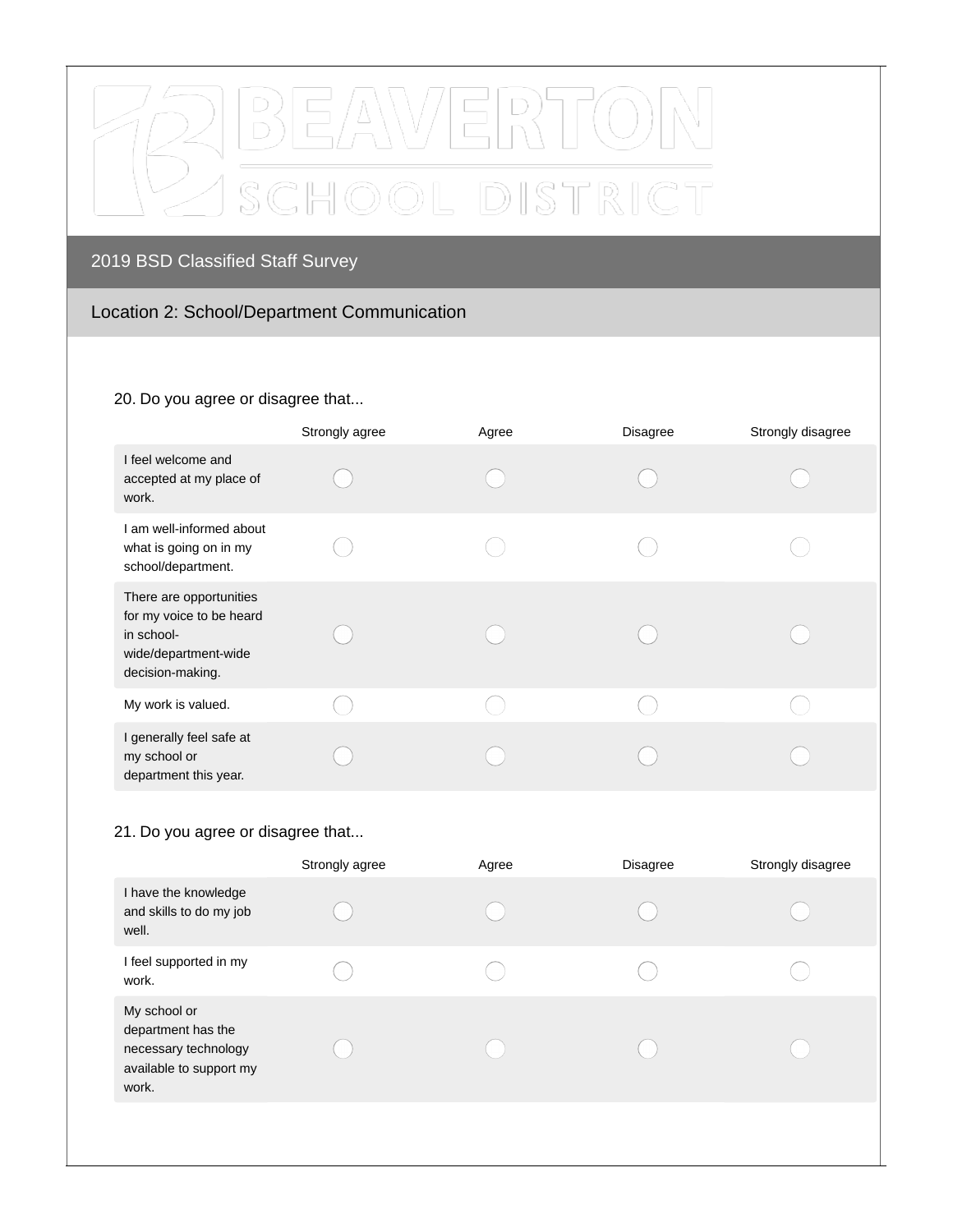| SCHOOL DISTRICT                                                                          |
|------------------------------------------------------------------------------------------|
| 2019 BSD Classified Staff Survey                                                         |
| Location 2: Workplace Satisfaction                                                       |
|                                                                                          |
| 22. Overall, I am satisfied with my work environment.                                    |
| Strongly agree                                                                           |
| Agree                                                                                    |
| Disagree                                                                                 |
| Strongly disagree                                                                        |
| 23. What grade would you give your own school or department for the quality of its work? |
| A                                                                                        |
| $\sf B$                                                                                  |
| $\mathsf C$                                                                              |
| D                                                                                        |
| F                                                                                        |
|                                                                                          |
|                                                                                          |
|                                                                                          |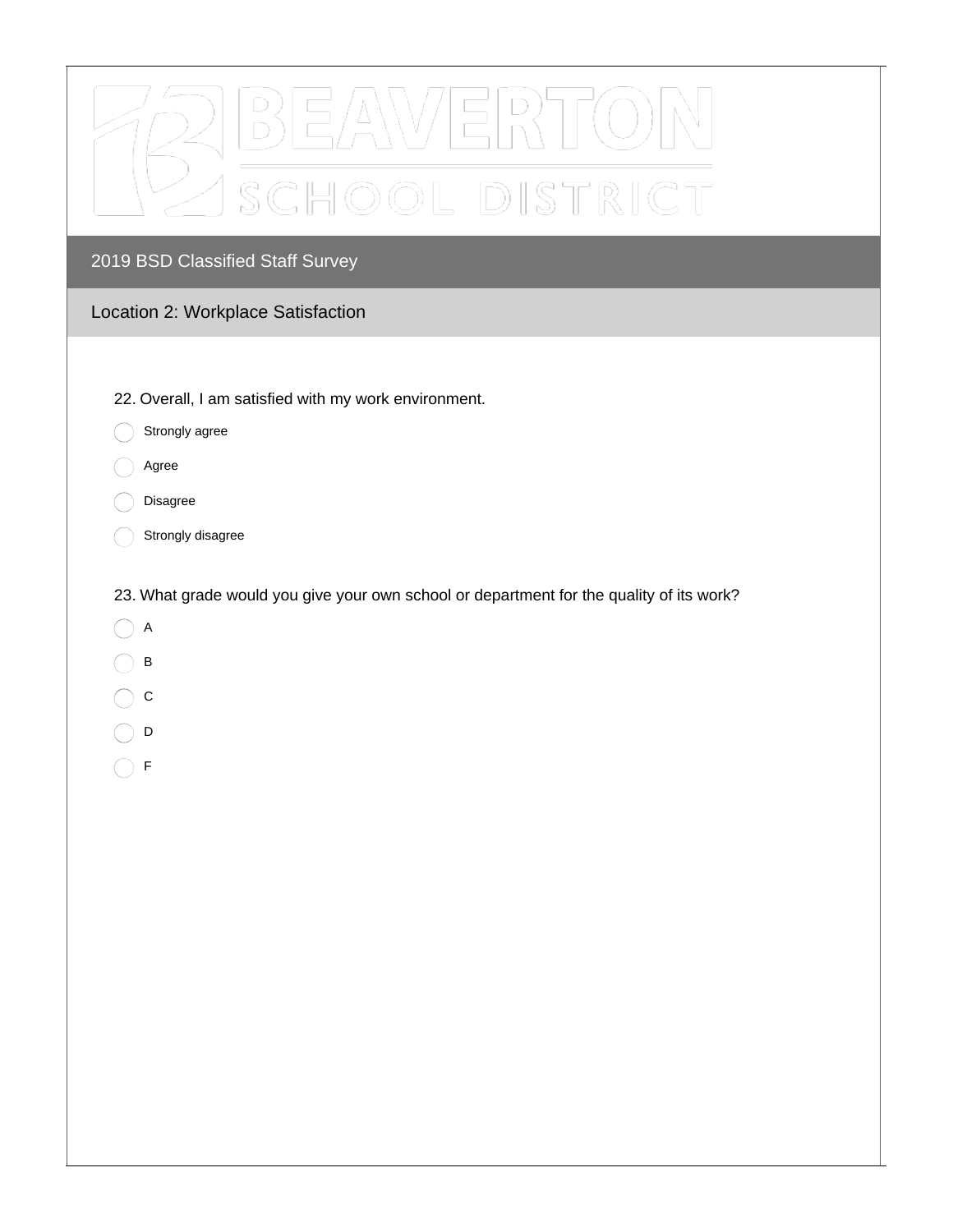

Location 2: School/Department Comments--Optional

**Please remember that while comments are optional, this is a chance for you to share your views without being identified. Do not give your name or any personally identifying characteristics in your responses.**

**If you do not wish to leave comments, select "next" at the bottom of the page.**

24. What would you say is going well in your school or department?

25. What would you like to change about your school or department?